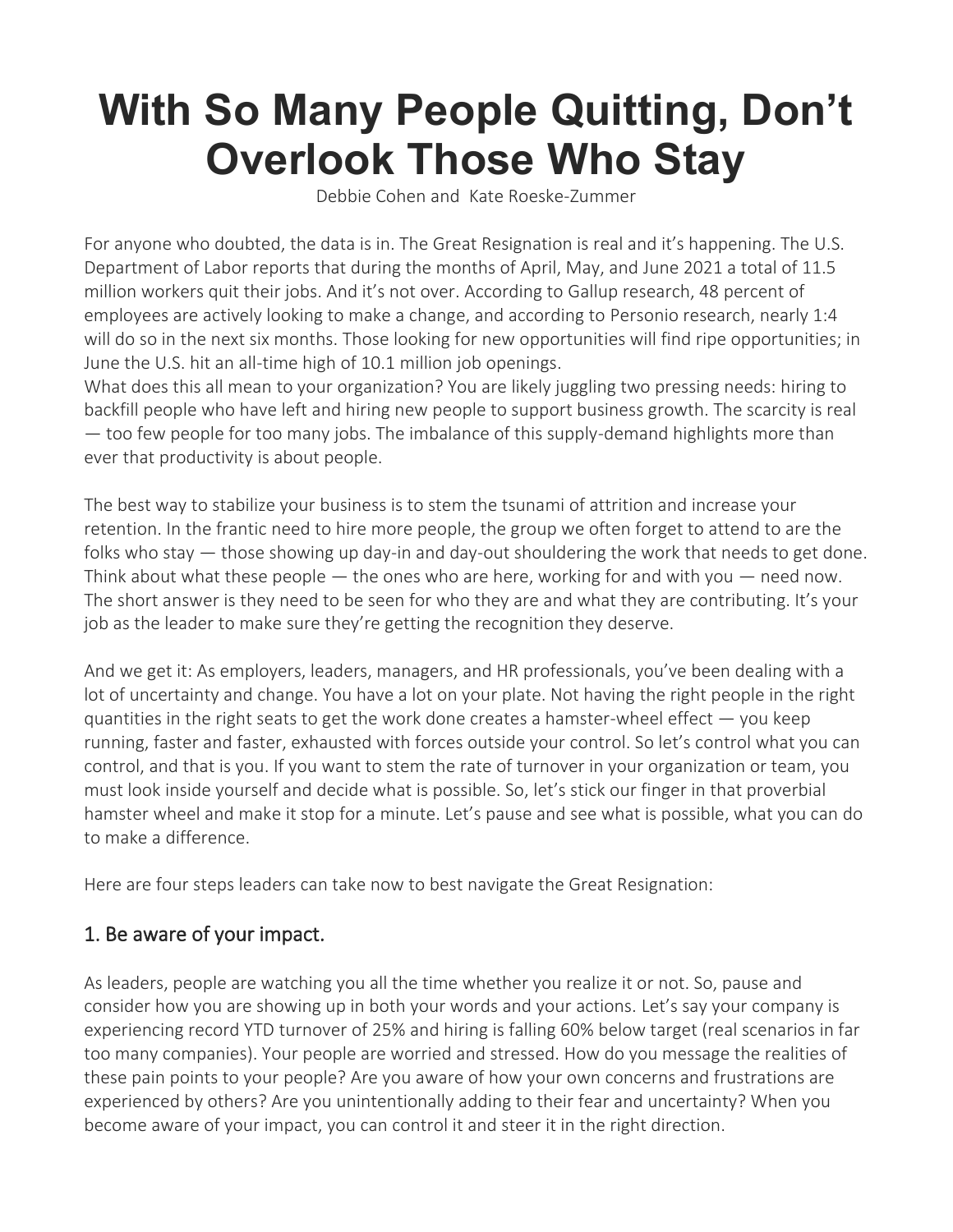# 2. Focus on potential and possibility.

On the flip side, let's say your organization has 75% retention and you have attracted and welcomed a large number of new people to the organization. Consider what outcome you want to create out of this uniquely disruptive time. This is a time to be grounded in pragmatism blended with possibility, gratitude, and recognition of what your people, old and new, are going through. Get curious and ask:

- What do you envision as the best possible outcome for this situation?
- What excites you about that?
- What does that give you/the team/the organization?

When you communicate to your people in this way, the impact is one of potential and possibility instead of fear and uncertainty.

### 3. Make it okay to leave.

Speaking about communication, let's look at one other area where you may be creating an unintended impact — how you and others in the organization treat people when they leave. In far too many companies, when an employee gives notice the reaction is akin to an emotional breakup — you've been left and you feel rejected. This triggers some not great behavior like a tendency to make the person leaving "wrong" and doubt their trustworthiness or integrity — even though that was not the case before they gave notice. There is a penchant to dismiss their presence and devalue their contribution. Think deeply about what this type of behavior signals to the departing employee and remember, those that remain and are watching.

#### Read more about

#### [Who Is Driving the Great Resignation?](https://hbr.org/2021/09/who-is-driving-the-great-resignation)

An alternative is to approach these transitions with gratitude. It's helpful to realize the era of lifelong employment is over and with rare exception, your employees are with your organization as a pit stop on their career journey. They've contributed and hopefully, they've learned some new things. They are not the same person they were when they joined and the same goes for you and for the organization. What would it be like to pause when a resignation occurs and give voice to these things from both sides of the relationship? What would be created if you paused to acknowledge how both sides of the relationship have grown and evolved? Rather than viewing a resignation as a rejection of the relationship, what could be possible if you began to view it as an inflection point in its evolution?

The talent pool is tight, and careers are long. End this phase of your time together with appreciation.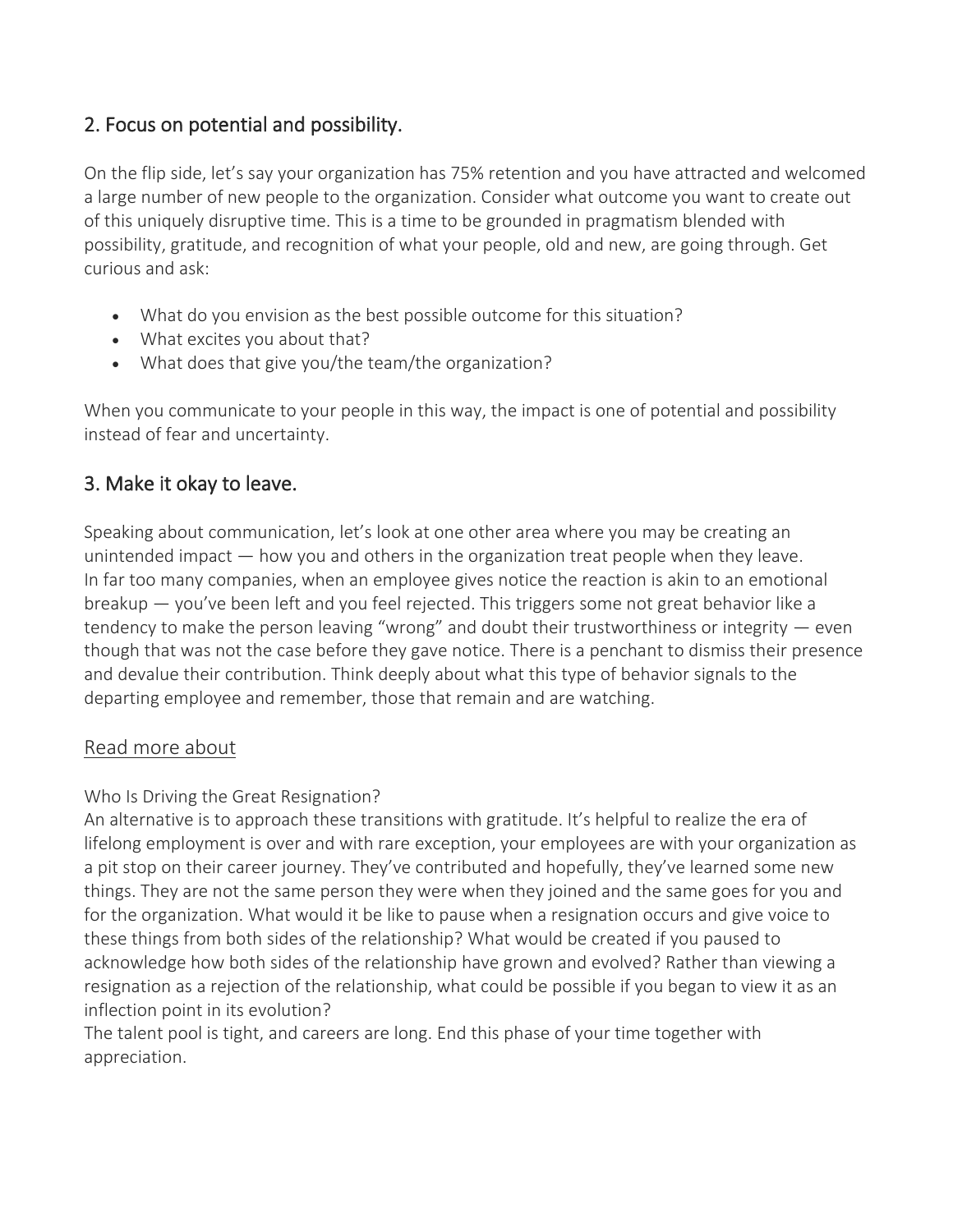# 4. Give your employees the respect and attention they deserve

The marketplace for talent has shifted. You need to think of your employees like customers and put thoughtful attention into retaining them. This is the first step to slow attrition and regain your growth curve. And this does not happen when they feel ignored in the fever to hire new people or underappreciated for the effort, they make to keep business moving forward. You cannot take your people for granted and expect them to stay — healthy relationships do not work that way. Here are three steps:

# Re-recruit them.

Consider what conversations would be like if you were recruiting them to your company.

- Spend time to understand their motivations and ambitions. With so much new hiring happening, identify where opportunities might exist inside the organization (even if it is outside of your team) to help them fulfill unrealized dreams and ambitions.
- Help them see and claim the positive impact they are making in the organization. Acknowledge not just what they are doing, but why it matters. Let them know what you appreciate about how they are showing up during difficult times. People want to know they are making a difference.
- Don't stop. These are not one-time conversations. You can't just wade in, have a talk, and think all is good. This should be the primary focus of each manager and leader in your company.

# Reward them.

This may ignite the need for a systemic look at how and what is recognized and rewarded in your organization. Now may be the time to challenge the status quo if what you are seeing from your people and hearing from the talent marketplace is misaligned to your company's current reality. This is not just about paying people more — [research](https://hbr.org/2017/01/what-matters-more-to-your-workforce-than-money) tells us the motivational effect of pay raises is short-lived. Just as important is how you recognize and value the contributions and impact of your people.

- Think about the DNA of your organization. If the old ways of doing things no longer serve the organization and its people, figure out what does.
- Be willing to let go of the past ... it's gone.
- Play the long game here. Be sure your company's compensation philosophy is clear and understood by all. (That starts with you.) Make sure accountability is in place so that those current employees are not shorted when new people are hired.

Equity starts in how you value contribution. You may not be the only one in your organization to fix the myriad of issues linked to recognition and rewarding your people, but you can lead. You can give voice to the issues and advocate for accountability.